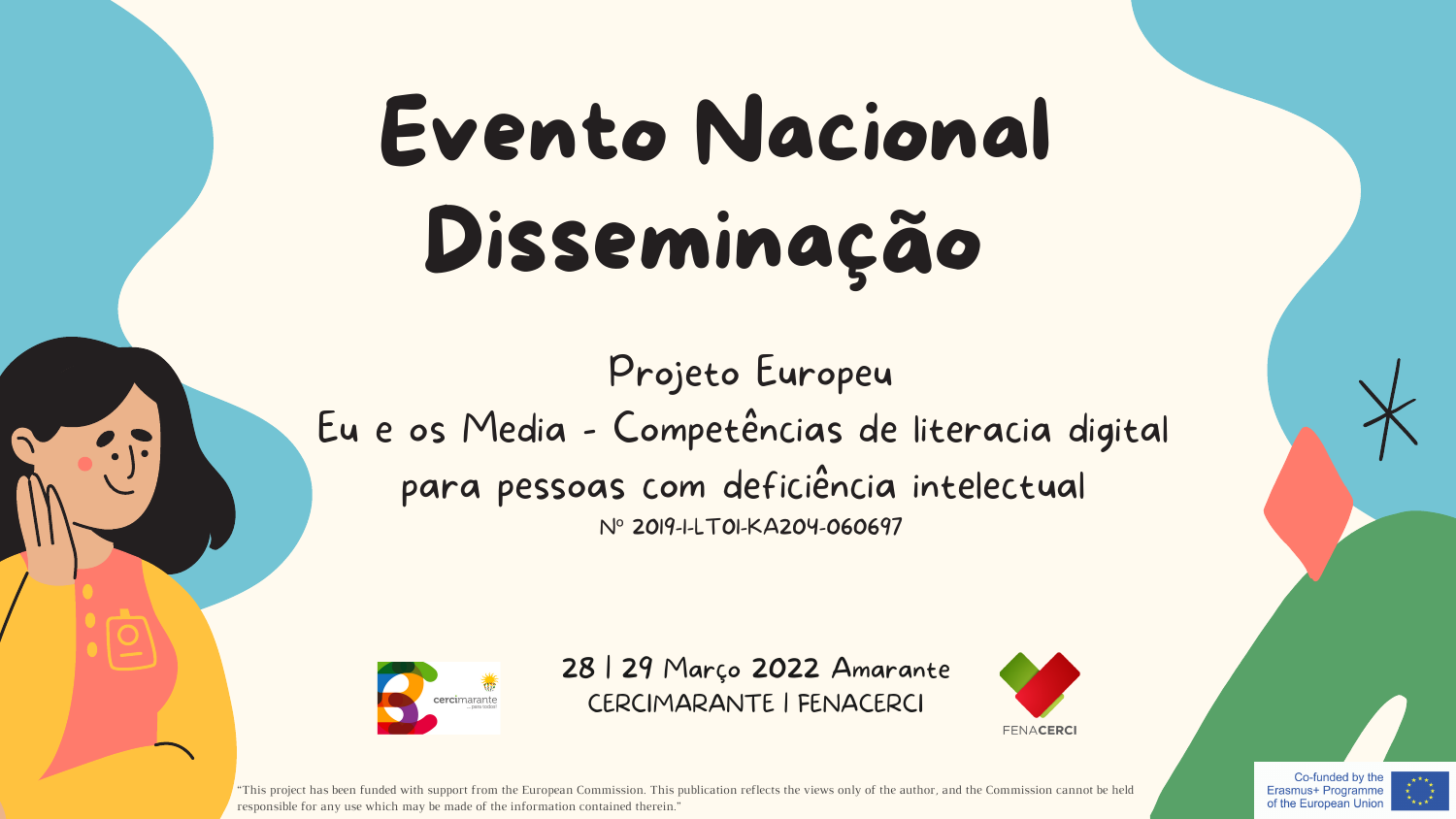

Erasmus+ Programme of the European Union



| Programa<br>28<br>março<br>2022 | <b>10h</b>   | <b>CA Cercimarante</b>                    | Sessão de Boas Vindas                                                                        |
|---------------------------------|--------------|-------------------------------------------|----------------------------------------------------------------------------------------------|
|                                 | <b>10h15</b> | <b>IMOTEC   Fenacerci</b>                 | Apresentação do Projeto, Produtos e aplicabilidade organizacional                            |
|                                 | 10h30        | Fenacerci                                 | A utilização das redes sociais e a representação de pessoas com deficiência: "Somos heróis?" |
|                                 | <b>10h45</b> | Grupo de trabalho da<br>Cercimarante CACI | Eu e os Meios de Comunicação Social: Aprendizagem entre pares                                |
|                                 | 11h15        | Momento artístico                         | Pausa para café                                                                              |
|                                 | <b>11h30</b> | Cercimarante                              | Diretrizes e ferramentas para uma utilização responsável das redes sociais                   |
|                                 | <b>12h</b>   | Fenacerci                                 | Programa de aprendizagem para profissionais de intervenção direta                            |
|                                 | 12h30        | Cercimarante   Fenacerci                  | Debate                                                                                       |
|                                 | 13h          | DT CACI Cercimarante                      | Encerramento                                                                                 |

"This project has been funded with support from the European Commission. This publication reflects the views only of the author, and the Commission cannot be held responsible for any use which may be made of the information contained therein."